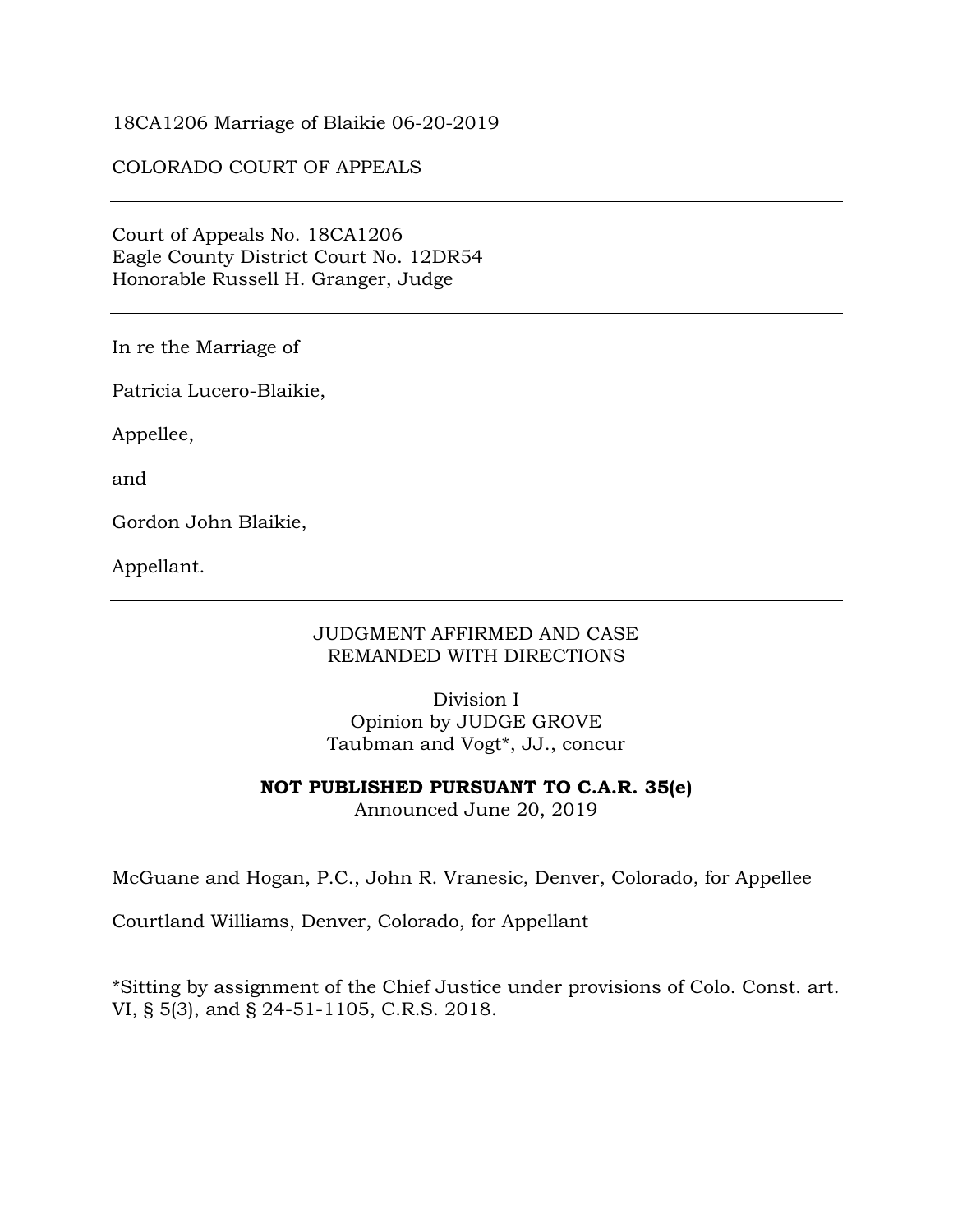¶ 1 Gordon John Blaikie (husband) appeals the district court's judgment finding him in remedial contempt for failing to pay \$23,413.50 in attorney fees owed to Patricia Lucero-Blaikie (wife). We affirm the judgment but remand for the court to consider wife's request for attorney fees under C.R.C.P. 107(d)(2).

# I. Background

¶ 2 The decree of dissolution and permanent orders dividing the parties' marital estate was entered in 2013. Three years later, on wife's motion under C.R.C.P. 16.2(e)(10), the district court allocated \$601,447.00 in marital assets that husband had failed to disclose before permanent orders. The court ordered husband to pay wife's reasonable attorney fees for her motion, which the parties later agreed totaled \$23,413.50.

¶ 3 Husband, however, did not pay the agreed-upon amount, and three months after the attorney fee order was entered, wife sought remedial contempt against husband for his nonpayment of the attorney fee award. The court ultimately found husband in remedial contempt and ordered that he could purge the contempt by paying \$24,296.15 (the amount owed plus eight percent interest)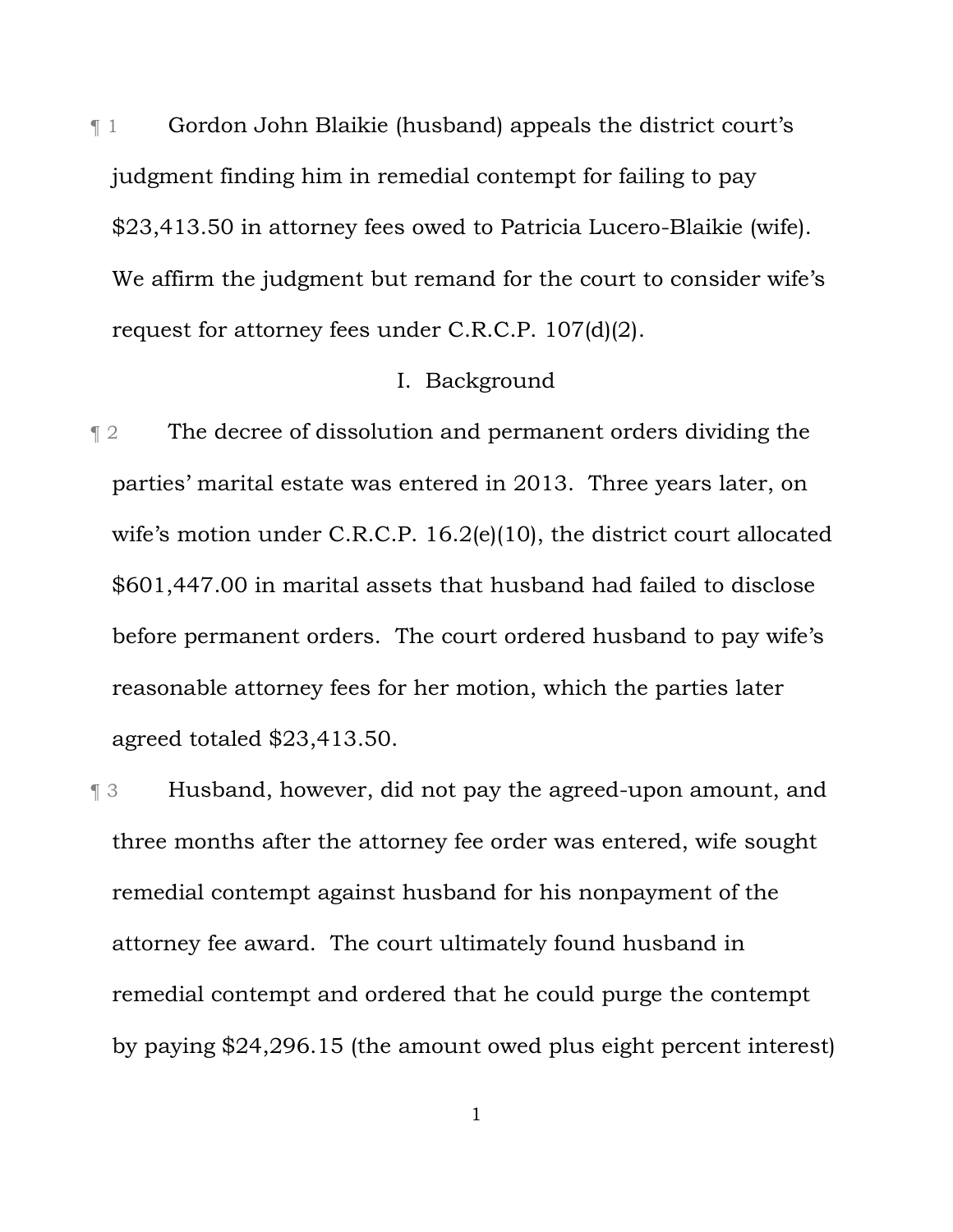within two days. The court also awarded attorney fees incurred by wife at the contempt hearing.

¶ 4 Husband purged the contempt before appealing to us. He also successfully sought a stay of the fee award arising from the contempt hearing and, pending this appeal, submitted a supersedeas bond in the amount of \$5,993.12 into the district court registry.

#### II. Appellate Standard of Review

¶ 5 A finding of contempt is within the discretion of the district court and will not be reversed absent an abuse of discretion. *In re Estate of Elliott*, 993 P.2d 474, 478 (Colo. 2000). We follow a trial court's factual determinations as to contempt unless they are clearly erroneous. *In re Marriage of Webb*, 284 P.3d 107, 108-09 (Colo. App. 2011). Findings are clearly erroneous if they have no support in the record. *Gagne v. Gagne*, 2019 COA 42, ¶ 17.

III. The Record Supports the Judgment ¶ 6 To find a party in remedial contempt, the court must make three findings, the last of which (and the only finding disputed on appeal in this case) is that the party has the ability to comply with a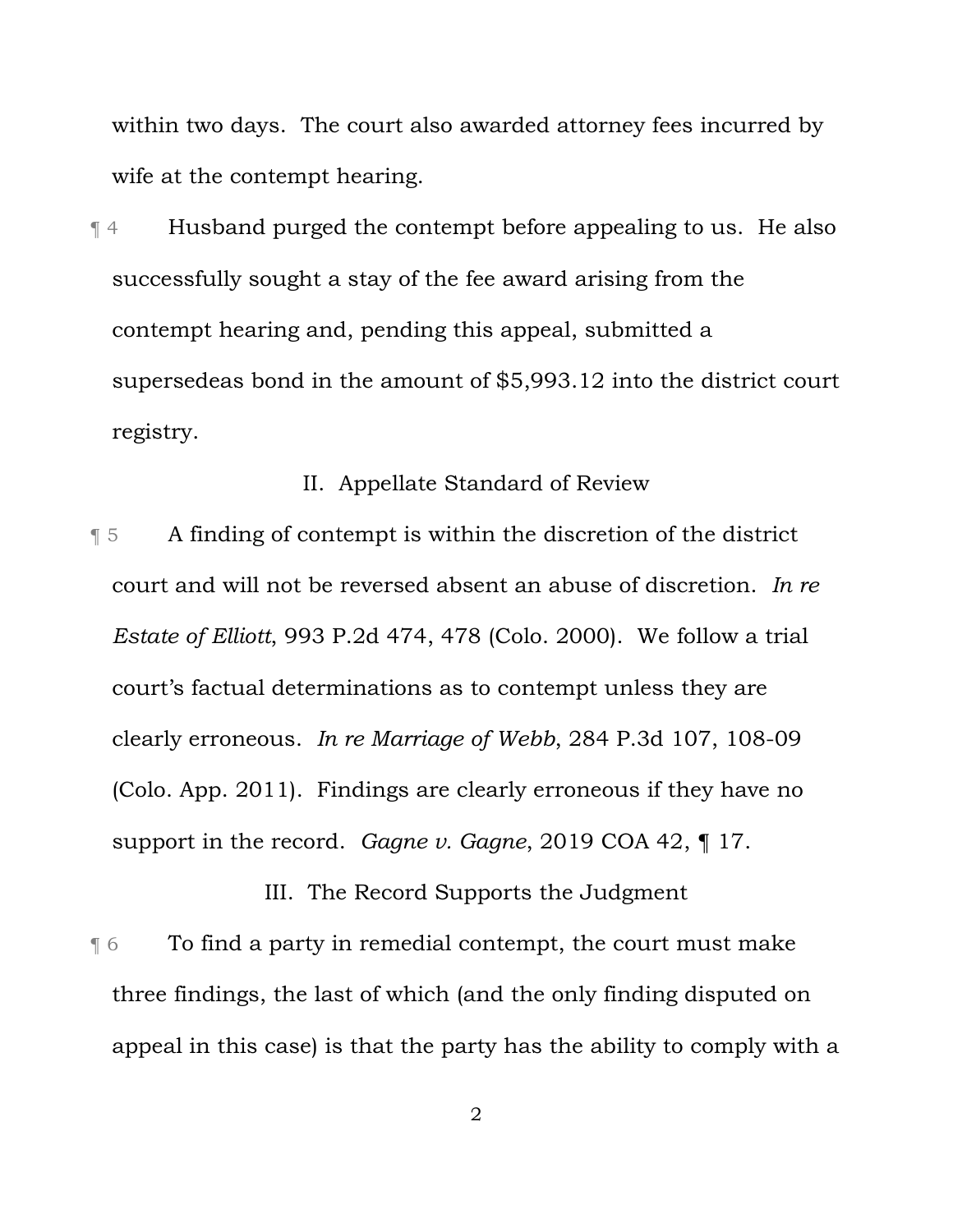lawful court order. *In re Marriage of Cyr*, 186 P.3d 88, 92 (Colo. App. 2008). The burden is on the alleged contemnor to show an inability to pay. *Elliott*, 993 P.2d at 479.

¶ 7 Here, the court found that husband had the ability to pay the attorney fee award because he had "sufficient credit limits with which he can make payments." Husband contends that his ability to borrow is irrelevant to his ability to pay. He further argues that the evidence shows that he had no significant income or financial assets with which to satisfy the fee award. On the record before us, we disagree.

¶ 8 A judgment is presumed to be correct until it is affirmatively proved otherwise; thus, the party asserting error on appeal must present a record that discloses the error. *Dillen v. HealthOne, L.L.C.*, 108 P.3d 297, 300 (Colo. App. 2004). Any facts not appearing in the record cannot be reviewed, *People v. Wells*, 776 P.2d 386, 390 (Colo. 1989), so if transcripts are necessary for us to consider and decide the issues on appeal, the appellant must include them in the record. *See* C.A.R. 10(d)(3).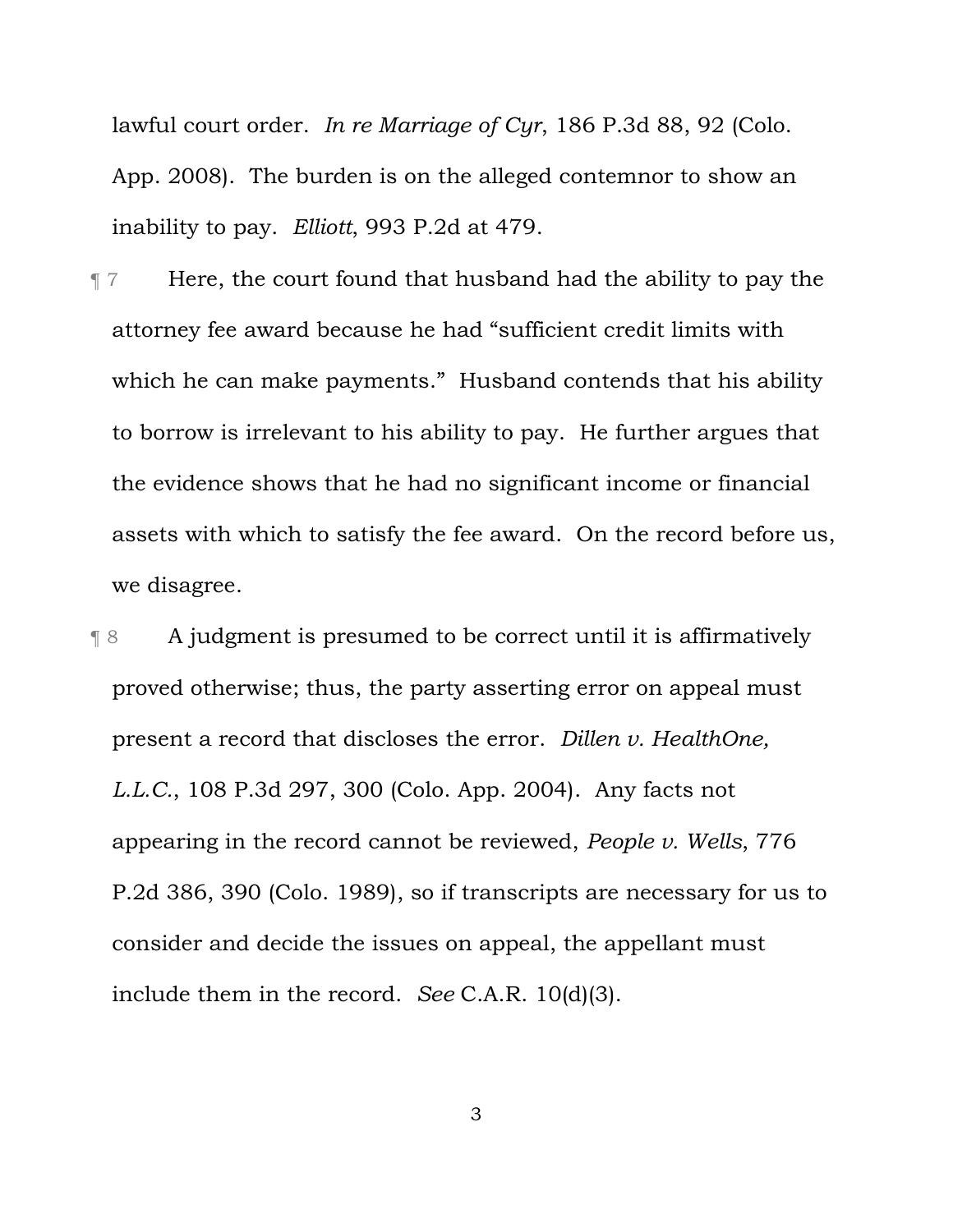¶ 9 Where an appellant fails to provide a necessary transcript on review, we must presume that the evidence supports the district court's findings of fact and, absent a misapplication of law, we may not disturb those findings. *Newport Pac. Capital Co. v. Waste*, 878 P.2d 136, 139 (Colo. App. 1994); *see also In re Marriage of Dean*, 2017 COA 51, ¶ 13.

¶ 10 Husband did not include a copy of the transcript from the contempt hearing in the record on appeal. So, we must presume that the court's written findings that husband "lives and pays almost all of his expenses by credit card," which he "has done . . . for a considerable period of time"; "always" pays his attorney fees by credit card; and "intermingles his personal and business expenses with regard to his credit cards," are all supported by the record. *See Newport Pac.*, 878 P.2d at 139.

¶ 11 In turn, we uphold the court's finding that "[b]ecause of the manner in which [husband] pays himself and his personal living expenses," his \$56,000 of available credit established that he had the ability to pay. While the availability of credit might not always support a finding of a present ability to comply, the court found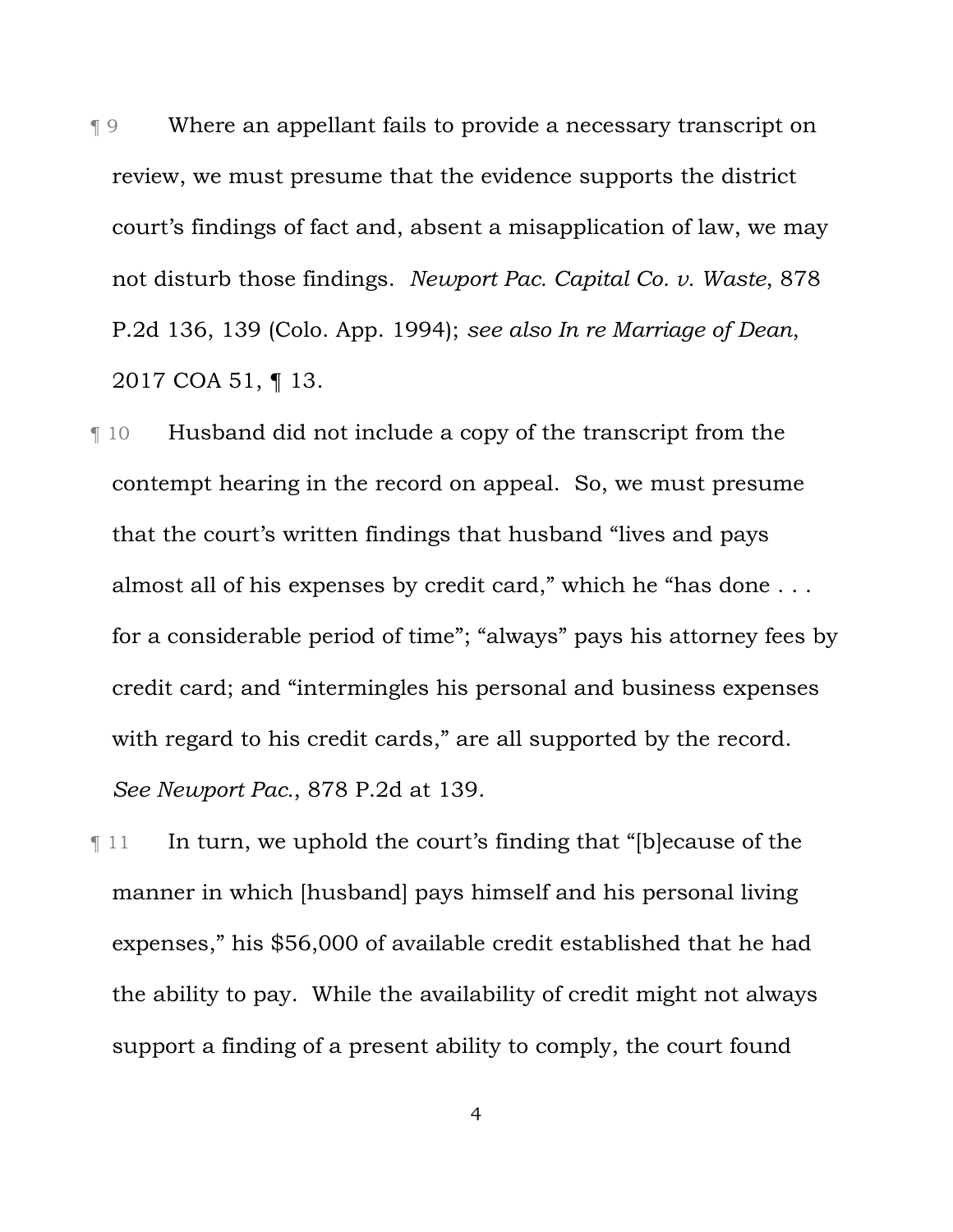that husband customarily paid nearly all his expenses with his personal and business credit cards.

¶ 12 The court also found that husband had used his credit cards to pay upwards of \$157,000 toward his and wife's attorney fees in the year preceding the contempt hearing. We will not second-guess the court's conclusion that because husband's customarily paid expenses via credit card, his available credit indicated an ability to pay. *See In re Marriage of Nelson*, 2012 COA 205, ¶ 35 (reviewing court will not substitute its judgment for the district court's); *see also Gordon v. Gordon*, 757 S.E.2d 351, 354 (N.C. Ct. App. 2014) (concluding that husband had ability to pay support order via available cash advances and lines of credit on his credit cards). Accordingly, we may not disturb the district court's conclusion that husband failed to meet his burden to show an inability to comply.

¶ 13 We acknowledge that the exhibits from the contempt hearing could potentially lend support to husband's argument that he has an inability to pay because he has no income or financial resources and significant credit card debt. But without an accompanying transcript, the exhibits are out of context and lack explanation and,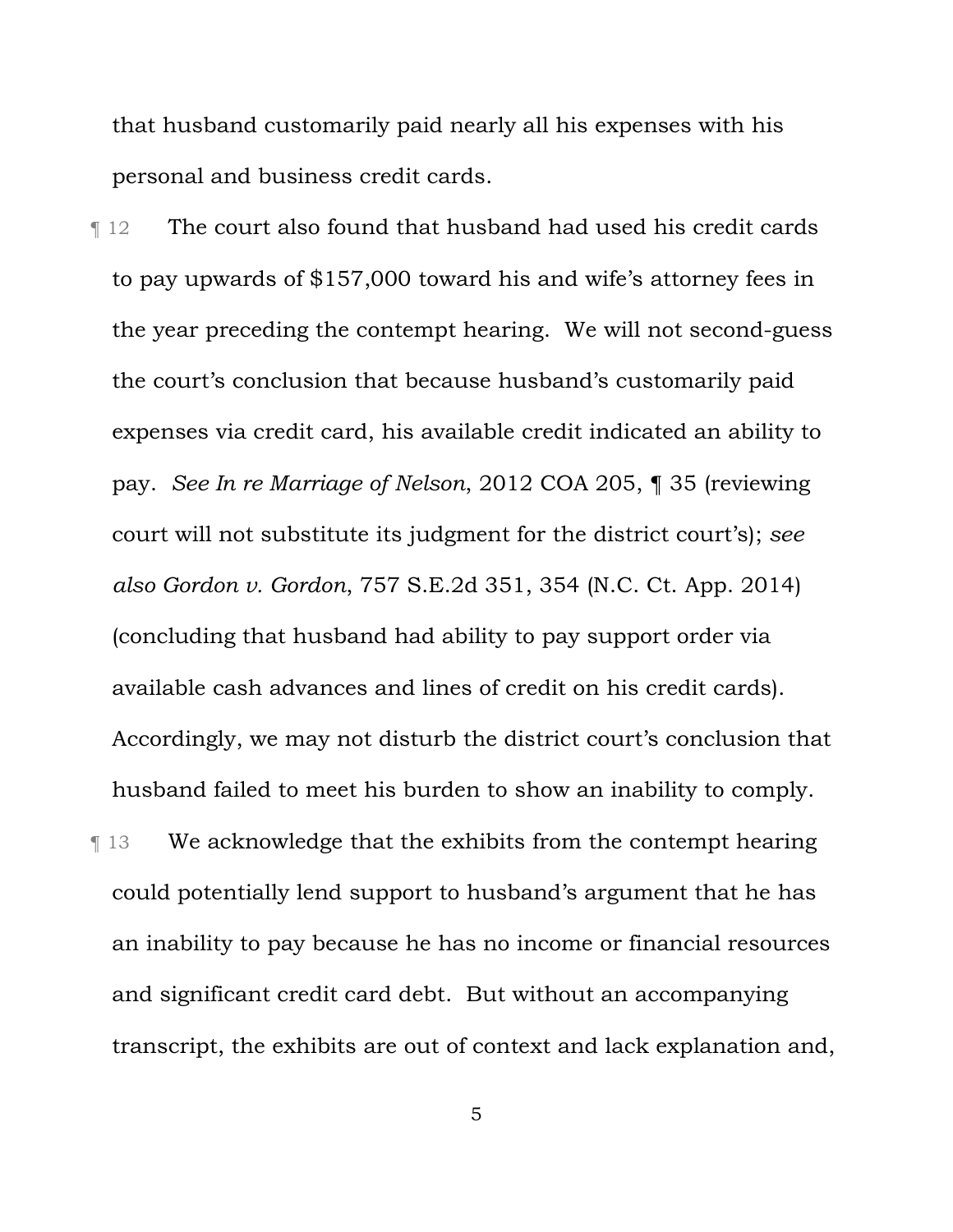thus, we are unable to evaluate them as husband requests. *See In re Marriage of Joel*, 2012 COA 128, ¶ 14 (reviewing court will not reweigh factual evidence). While husband attempts to explain the significance of the exhibits in his opening brief, statements of counsel may not substitute for that which must appear of record. *Subsequent Injury Fund v. Gallegos*, 746 P.2d 71, 73 (Colo. App. 1987).

- ¶ 14 Insofar as husband argues that the court improperly focused only on his credit availability and did not consider his income, property, or overall debt, we disagree. We may presume the court considered all the evidence before it, even if it did not make express findings regarding husband's complete financial picture. *See In re Marriage of Udis*, 780 P.2d 499, 504 (Colo. 1989); *see also In re Marriage of Plesich*, 881 P.2d 379, 381 (Colo. App. 1994) (reviewing court must view the record in the light most favorable to the district court).
- ¶ 15 Last, we decline husband's urging to create an expansive list of factors relevant to a contemnor's ability to pay. We leave it to the district court to assess whether a party has the ability to pay based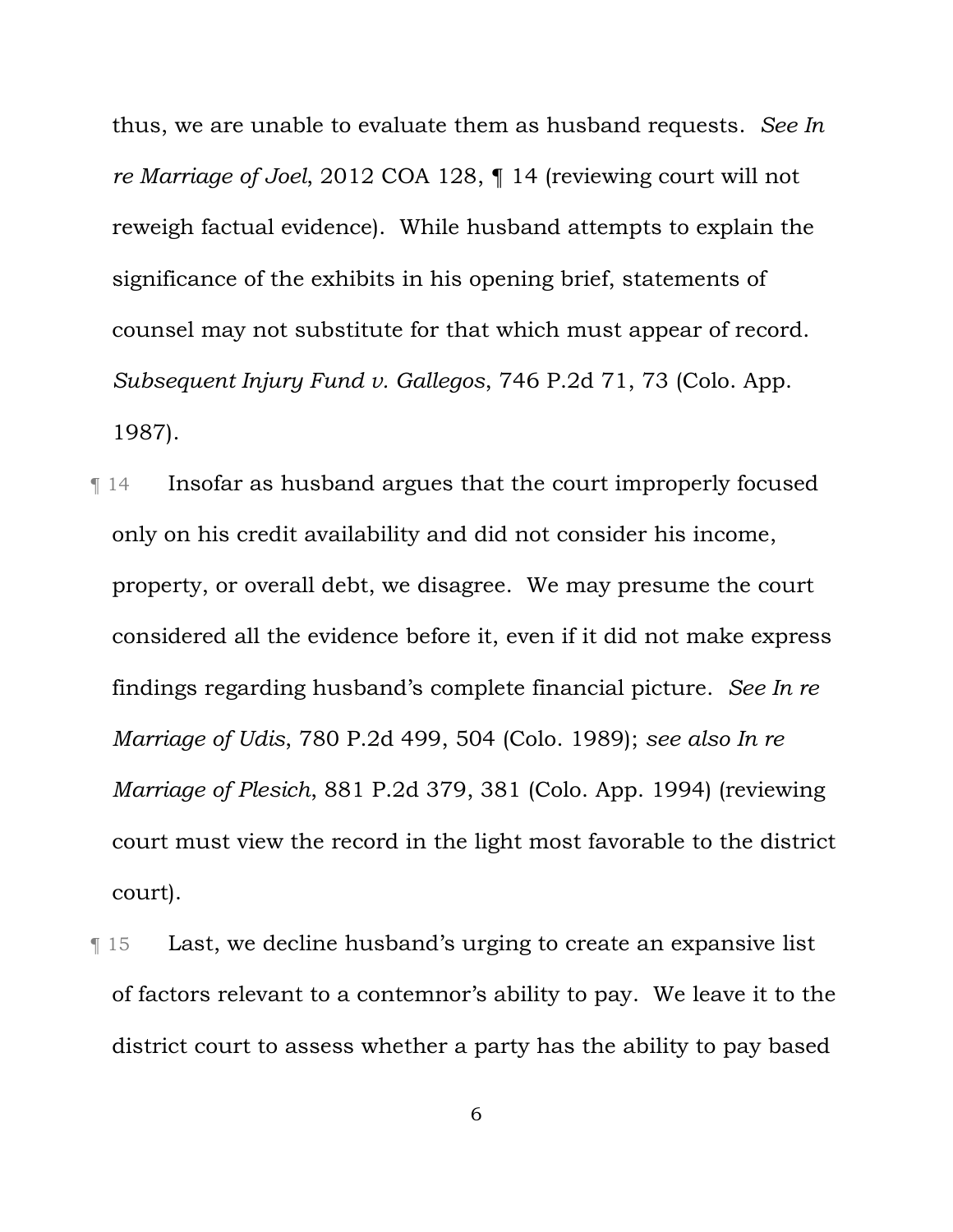on the particular circumstances of each individual case. *See, e.g.*, *Cyr*, 186 P.3d at 94 (income and property ownership may show an ability to pay); *In re Marriage of Schneider*, 831 P.2d 919, 922 (Colo. App. 1992) (ability to pay supported by evidence of father's expenditures); *In re Marriage of Greiner*, 711 P.2d 716, 717 (Colo. App. 1985) (potential earning power may be considered in determining present ability to pay); 20 Frank L. McGuane, Jr. & Kathleen A. Hogan, *Colorado Practice Series, Family Law & Practice* § 32:15, Westlaw (2d ed. database updated May 2018) (courts may look at voluntary depletion of assets, voluntary election to cease employment, and decisions to pay other creditors or obligations when considering ability to pay).

# IV. Attorney Fee Request

¶ 16 Citing C.R.C.P. 107(d)(2), wife requests an award of her appellate attorney fees incurred "in connection with the contempt proceeding." We remand the case for the district court to determine wife's entitlement to and the amount of fees, if any, incurred on appeal under this rule. *See id.*; *see also Madison Capital Co. v. Star Acquisition VIII*, 214 P.3d 557, 562 (Colo. App. 2009).